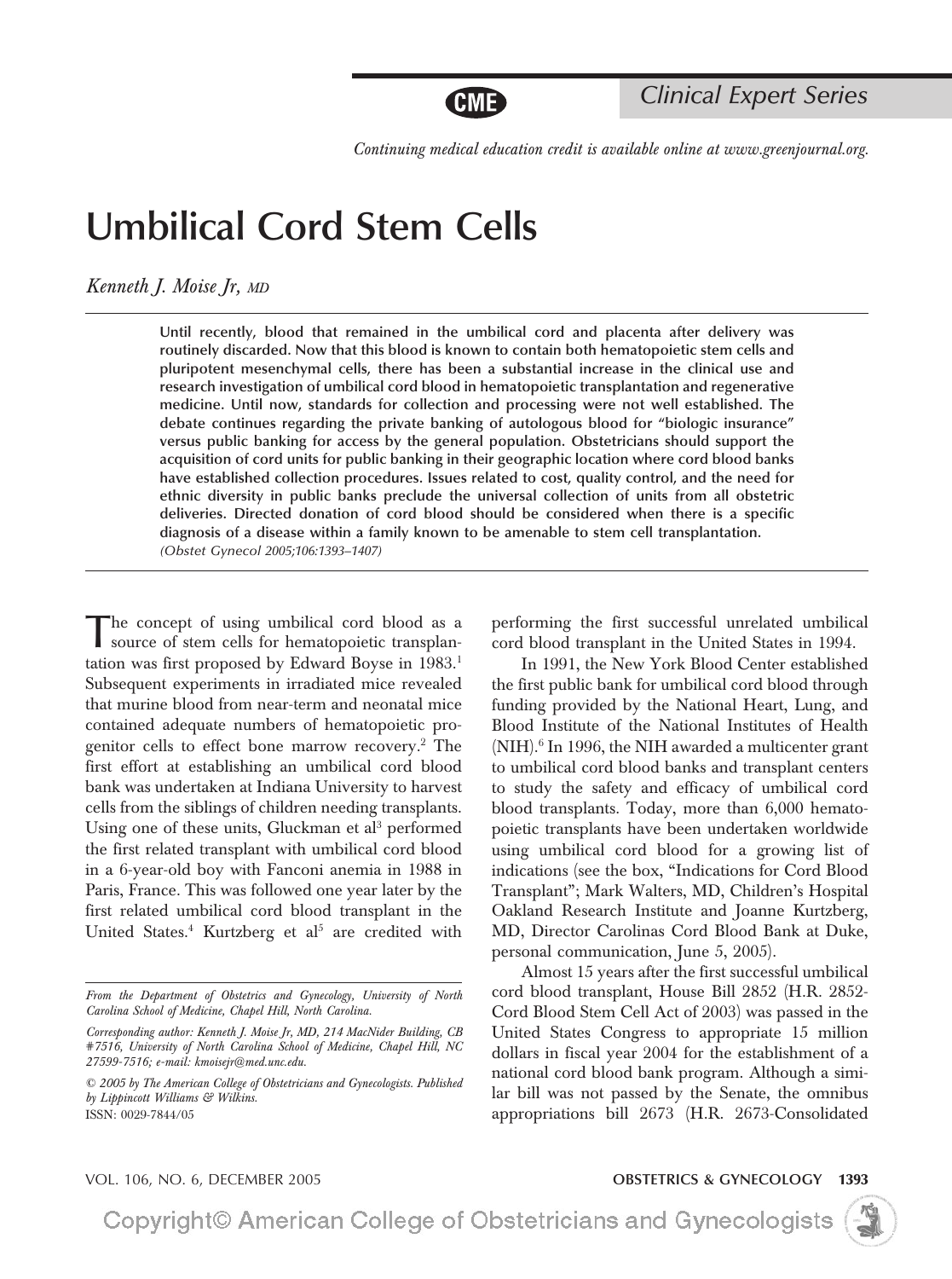# **Indications for Cord Blood Transplant\***

# **Thalassemias**

- $\alpha$ -thalassemia intermedia (hemoglobin H disease)
- $\alpha$ -thalassemia major (hydrops fetalis)
- $\beta$  thalassemia major (Cooley's anemia)
- $\cdot$   $\beta$ -thalassemia intermedia
- E- $\beta^{\circ}$  thalassemia
- $\cdot$  E-B+ thalassemia

# **Sickle Cell disorders**

- Sickle cell anemia (hemoglobin SS)
- HbSC disease
- Sickle  $\beta^{\circ}$  thalassemia
- Sickle  $B+$  thalassemia

# **Oncologic Disorders**

- Acute lymphoblastic leukemia
- Acute myeloid leukemia
- Chronic myeloid leukemia
- Autoimmune lymphoproliferative syndrome
- Burkitt lymphoma
- Cytopenia related to monosomy 7
- Familial histocytosis
- Juvenile myelomonocytic leukemia
- Hemophagocytic lymphohistiocytosis
- Hodgkin's disease
- Non-Hodgkin's lymphoma
- Langerhans cell histiocytosis
- Lymphomatoid granulomatosis
- Myelodysplasia syndrome

# **Hematologic Disorders**

- Amegarakarocytic thrombocytopenia
- Autoimmune neutropenia (severe)
- Congenital dyserythropoietic anemia
- Cyclic neutropenia
- Diamond Blackfan anemia
- Evan's syndrome
- Fanconi anemia
- Glanzmann's disease
- Hypoproliferative anemia
- Juvenile dermatomyositis
- Juvenile xanthogranulomas
- Kostmanns syndrome
- Pancytopenia
- Red cell aplasia
- Refractory anemia
- Schwachman Syndrome
- Severe aplastic anemia
- Systemic mastocytosis
- Severe neonatal thrombocytopenia
- Congenital sideroblastic anemia
- Thrombocytopenia with absent radius (TAR syndrome)

# **Immune Deficiencies**

- Ataxia telangectasia
- Cartilage-hair hypoplasia
- Chronic granulomatous disease
- DiGeorge syndrome
- Hypogammaglobulinemia
- IKK gamma deficiency
- Immune dysregulation polyendocrinopathy
- Mucolipidosis, Type II
- Myelokathesis
- X-linked immunodeficiency
- Severe combined immunodeficiency
- Adenosine desaminase deficiency
- Wiscott-Aldrich syndrome
- X-linked agammaglobulinemia
- X-linked lymphoproliferative syndrome

# **Metabolic Disorders**

- Adrenoleukodystrophy
- Gaucher's disease (infantile)
- Metachromatic leukodystrophy
- Globoid cell leukodystrophy (Krabbe disease)
- Gunther disease
- Hermansky-Pudlak syndrome
- Hurler syndrome
- Hurler-Scheie syndrome
- Hunter Syndrome
- Sanfilippo syndrome
- Maroteau-Lamy Syndrome
- Mucolipidosis Types II, III
- Alpha mannosidosis
- Neimann Pick Syndrome, types A and B
- Sandoff Syndrome
- Tay Sachs Disease

*\* Personal communication: Mark Walters, MD, of Children's Hospital Oakland Research Institute and Joanne Kurtzberg, MD, Director Carolinas Cord Blood Bank at Duke*

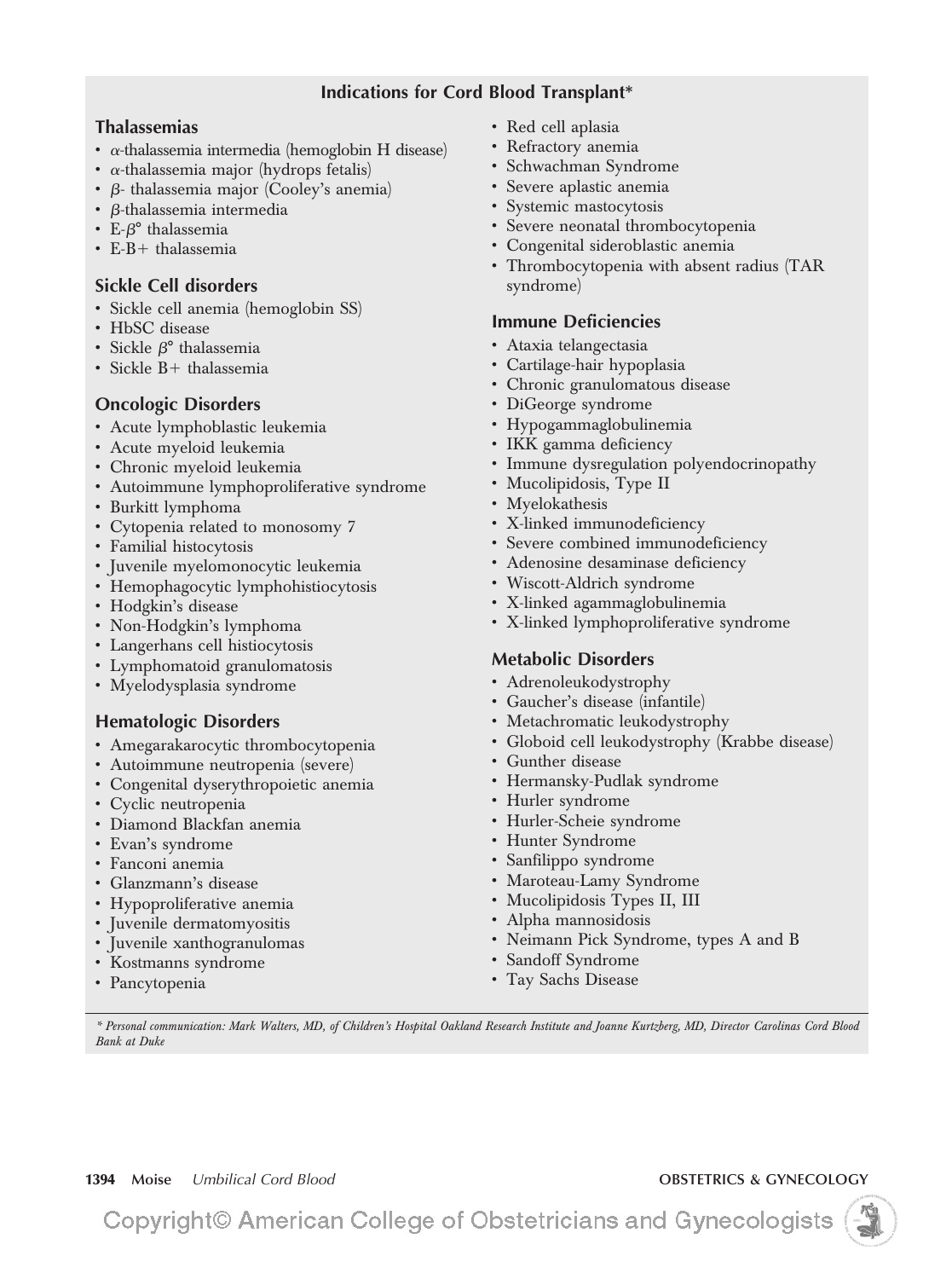Appropriations) included 10 million dollars in funding in fiscal year 2004 to establish a national cord blood bank and charged the Department of Health and Human Services to contract with the Institute of Medicine (IOM) to make recommendations on the logistics of establishing such a national program. The IOM issued its final report on April 14, 2005.<sup>7</sup> This article will review basic concepts of umbilical cord blood with emphasis on the recommendations of the IOM report.

### **PRIMER ON HUMAN LEUKOCYTE ANTIGEN TYPING**

The human leukocyte antigens (HLA) were first discovered in 1958. There are 2 classes of antigens. Class I antigens are expressed on the surface of almost all nucleated cells in the human body. They have been subclassified as HLA-A, HLA-B, and HLA-C. Class II antigens are expressed on the surface of immune cells and can be induced in some other cell types. These have been subclassified as HLA-DR, HLA-DQ, and HLA-DP. Human leukocyte antigens play a major role in the immune recognition of foreign proteins by binding short peptides and presenting them to T lymphocytes.

The 6 major genes encoding the HLA antigens are located in the major histocompatibility complex on chromosome 6. Alleles of these genes vary in their nucleotide sequence, resulting in different protein transcription products and subsequently the expression of different HLA antigens. Because an individual receives one chromosome from each of his/her parents, there is a 1 in 4 chance of 2 siblings in a particular family sharing the same HLA type. If 2 siblings share one common chromosome (50% chance), they are said to be haploidentical.

The HLA genes are the most polymorphic of any found in the human genome, with hundreds of alleles being identified to date at each locus (Table 1).8 New alleles are being continuously discovered. Identified alleles for HLA-A, -B, and -DRB1 alone would allow

**Table 1. Known Human Leukocyte Antigen Alleles**

|                  |     |                  | Gene Alleles (n) Gene Alleles (n) Gene Alleles (n) |                  |     |
|------------------|-----|------------------|----------------------------------------------------|------------------|-----|
| $\boldsymbol{A}$ | 396 | DRB1             | 413                                                | DQA1             | 28  |
| B                | 699 | DRB <sub>3</sub> | 42                                                 | DQB1             | 66  |
| $\mathcal{C}$    | 198 | DRB4             | 13                                                 | DPA <sub>1</sub> | 23  |
| DRA              | 3   | DRB5             | 18                                                 | DPR <sub>1</sub> | 119 |

Data from Institute of Medicine. Cord blood: establishing a national hematopoietic stem cell bank program. Available at: http://www.iom.edu/report.asp?id-26386. Retrieved September 28, 2005.

for over 45 billion combinations, 9 times the world's current population. There are 2 explanations for this. Many of these represent a null allele—a unique HLA antigen is not encoded by this nucleotide change. In addition, specific combinations of alleles occur together in a phenomenon known as linkage disequilibrium. This limits the number of HLA types that occur in the general population. However, HLA types vary considerably based on race and ethnicity.

Human leukocyte antigen typing can be performed through serologic methods using antisera from multiparous women (*low-resolution* typing). Newer DNA-based techniques have resulted in an abandoning of serology for typing. *Intermediate-resolution* typing will define a group of possible alleles that encode for a specific antigen; *high-resolution* typing uses DNA sequencing to determine the specific allele.

There is no accepted definition of a *match* for hematopoietic transplantation. In general, a "6-of-6" antigen match refers to compatibility at the HLA-A, -B, and -DRB1 loci (identical genes would be present on both chromosomes). Typically, matches at the HLA-A and -B loci are performed through intermediate DNA resolution techniques, whereas the HLA-DRB1 match is performed using high-resolution molecular methods. Although there are 12 HLA loci that could potentially impact a hematopoietic transplant, many transplant centers additionally match for the HLA-C and -DQB1 loci (potential "10-of-10" antigen match).<sup>9</sup>

The National Marrow Donor Program currently includes more than 5.5 million adult donors with an average of 27,000 new donors being added monthly.<sup>10</sup> The chance of finding an unrelated adult donor match through the National Marrow Donor Program using low-resolution typing is estimated to be 88% for whites, 80% for Hispanics, and 78% for Asians. Matches for African Americans continue to be problematic, with only 59% being available by 2003. For a marrow or peripheral blood stem cell collection transplant using an adult donor, the median time from initiation of the formal search to donor selection was 51 days in 2003. Even then, an additional  $4-6$  weeks is required for final donor medical evaluation and scheduling of the transplant procedure. Although the median time-frames can be significantly shortened in urgent situations, given the aggressive nature of the hematopoietic disorders that are treated with transplant, many patients who initiate a formal search never actually proceed to transplant.

The National Marrow Donor Program is also affiliated with 15 umbilical cord blood banks and now contains an inventory in excess of 40,000 units.

VOL. 106, NO. 6, DECEMBER 2005 **Moise** *Umbilical Cord Blood* **1395**

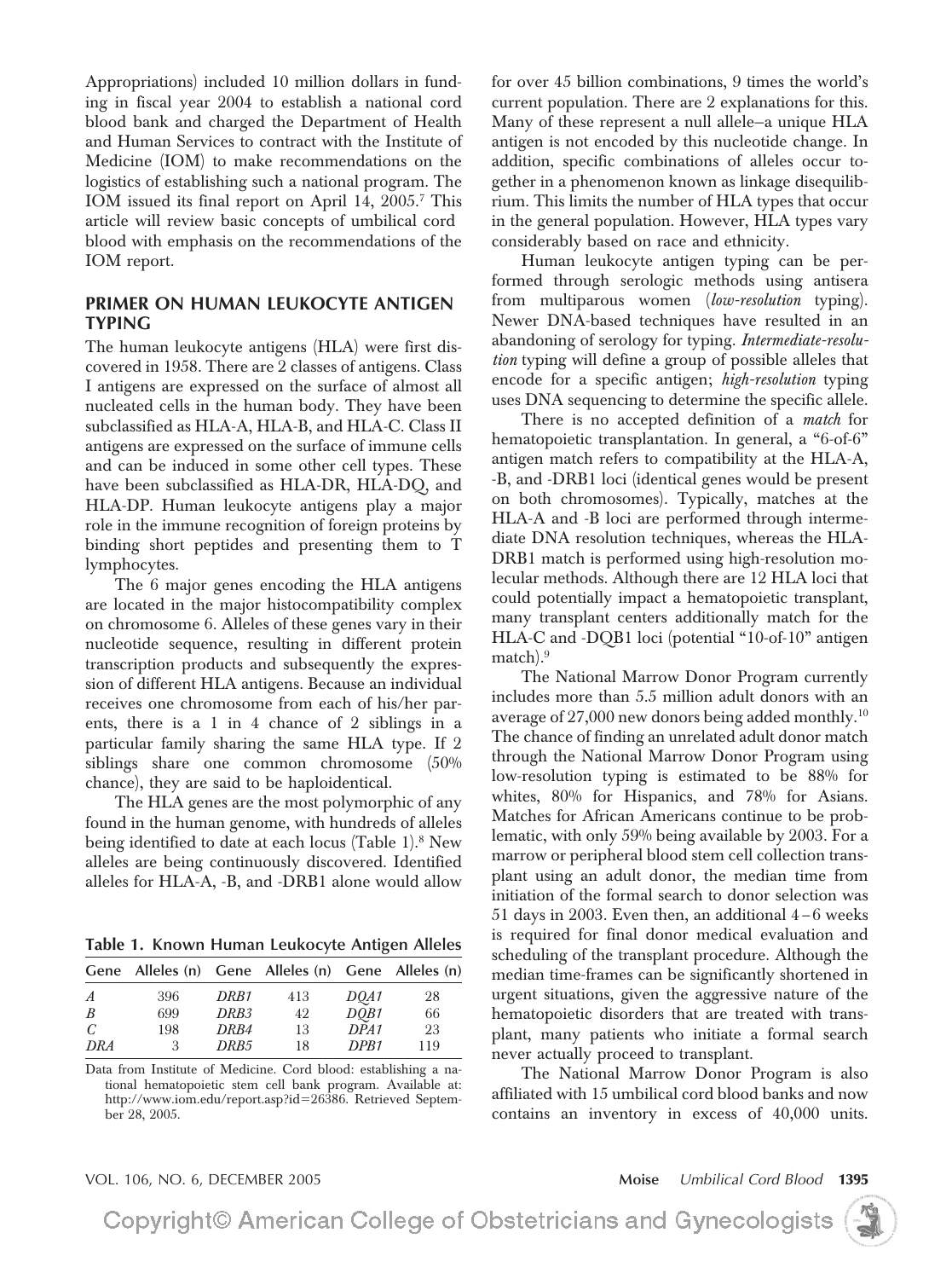Nearly all patients will find a 4-of-6 match with the current inventory, while the majority will have a 5-of-6 match.10

# **PRIMER ON HEMATOPOIETIC STEM CELL TRANSPLANTATION**

Since the first successful bone marrow transplant in 1968, hematopoietic progenitor cells have been used to treat a variety of leukemic disorders, hemoglobinopathies, and inborn errors of metabolism. Recipients must undergo ablative chemotherapy and sometimes total body irradiation before transplant to destroy disease and prevent the rejection of the donor cells. Factors that play a role in the success of the transplant include the ages of the patient and the donor, the disorder being treated, the premorbid condition of the patient, the degree of HLA mismatch, and the total number of stem cell and progenitor cells transplanted.11 Initially, stem cell activity was measured by plating the hematopoietic progenitor cells product on methyl cellulose cultures to measure the colony-forming units after 10 –16 days. Because of variability in the assays between laboratories, flow cytometry is now widely used to quantify hematopoietic progenitor cells that express the CD34 antigen on their surface  $(CD34 + \text{cells})$ . The assay to quantitate the number of  $CD34+$  cells in umbilical cord blood has not been standardized. For this reason, cord units are primarily selected based on the measurement of the total nucleated cell count after processing. Engraftment after hematopoietic progenitor cell transplant is measured by the recovery of circulating neutrophils. Neutrophil recovery is usually defined as the time interval from the day of transplant to the first of 3 consecutive days with a circulating level of 500 neutrophils/mm3 . Platelet recovery is usually defined as a count of  $20,000/\text{mm}^3$  or more unsupported by transfusions for at least 7 days.<sup>12</sup> Donor T-lymphocytes in the hematopoietic progenitor cells product can attack the tissues of the recipient in a process known as graft-versus-host disease (GVH). Acute GVH occurs within the first 100 days posttransplant and is graded as I (mild) to IV (severe). Chronic GVH is graded as limited or extensive. Grades III and IV acute GVH occur in 18 –50% of HLA-matched marrow recipients from unrelated donors; chronic GVH occurs in  $55-75%$  of these patients.<sup>13</sup> Residual Tlymphocytes in the hematopoietic progenitor cell product may also play a beneficial role in the patient with a hematopoietic malignancy; this is known as the graft-versus-leukemic effect.

# **ADVANTAGES AND DISADVANTAGES OF CORD HEMATOPOIETIC PROGENITOR CELLS**

The use of stem cells from cord blood has several clear advantages over bone marrow donation or collection of peripheral stem cells from a donor (see box, "Advantages and Disadvantages of Cord Blood"). The establishment of a national cord blood stem cell program would allow easy access to many donors of a diverse racial and ethnic population. Units could be located on short notice through a computerized search. Because the unit is already tested and banked, the unit would be available in a short time interval. Recent data from the National Marrow Donor Program would indicate that the average time from initiation of a donor search to the request for the cord unit for transplant is less than 2 weeks (Christina Grier, National Marrow Donor Program, personal communication, September 8, 2005). In contrast, adult donors who can be found through a computerized registry at the National Marrow Donor Program may be difficult to locate because of a change in their geographic location or because they may decline to participate. In addition, the acquisition of bone marrow from an adult donor requires hospitalization and anesthesia and may be accompanied by postoperative pain (the bone marrow is usually aspirated from the pelvic crest under epidural anesthesia). Peripheral blood stem cell units are collected by outpatient apheresis procedures, but most donors

# **Advantages and Disadvantages of Cord Blood**

# **Advantages**

- Limitless supply
- Available on short notice for transplant
- No donor attritution compared with bone marrow registry
- Ethnic diversity easier to achieve
- Painless collection of stem cells
- Higher proliferative capacity
- Lower rate of acute graft-vs-host disease

### **Disadvantages**

- Unable to obtain additional "donor" cells for leukocyte infusion or second transplant
- Fewer total HPCs due to small volumes
- Slower engraftment (return of circulating neutrophil and platelet numbers)
- Large inventory product (high up-front costs; units may become "outdated" due to changes in banking standards)

**1396 Moise** *Umbilical Cord Blood* **OBSTETRICS & GYNECOLOGY**

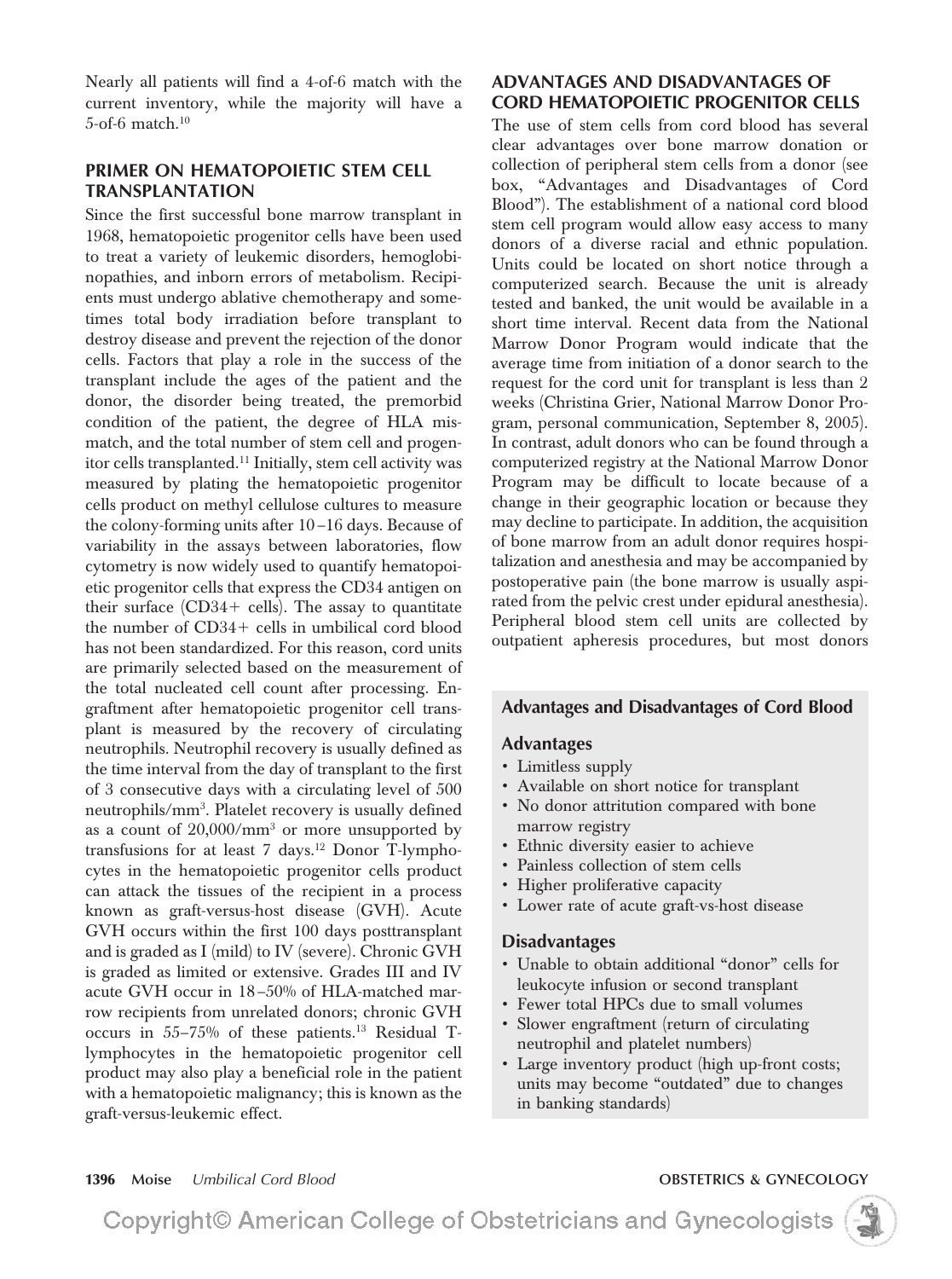must first receive  $4-5$  injections of a mobilizing agent, most often filgrastim (Neupogen, Amgen Incorporated, Thousand Oaks, CA).

Studies of in vitro cultures of  $CD34 +$  cells from umbilical cord blood have yielded a higher rate of proliferation than similar cells from marrow.<sup>14</sup> In addition these cells have a greater capacity for selfrenewal and long-term growth in culture.<sup>15</sup> Unfortunately, the greatest limitation to the use of cord blood appears to be the total cell dose (measured as either the total number of nucleated cells or the CD34 count). This is predominantly related to the volume of blood that can be obtained from a placental collection. The result is that the transplanted cell dose is approximately  $10\%$  of a marrow transplant.<sup>16</sup> The dose of cells needed to insure engraftment is subject to ongoing debate. The IOM report suggests that an "effective" unit is one with at least  $2.5 \times 10^7$  nucleated cells per kilogram of recipient body weight.<sup>7</sup> The lower cell dose in umbilical cord blood units was the determining factor for attempting transplants initially in children using this source of hematopoietic progenitor cells. As interest in using umbilical cord blood in adults has grown, experimental procedures, including ex vivo expansion of the cells and the use of multiple umbilical cord blood units in the same recipient, have been used. The issue of lower CD34+ cell numbers in umbilical cord blood units is thought to be responsible for the longer reported interval for both neutrophil recovery and platelet recovery (signs of engraftment) that occurs after umbilical cord blood transplants compared with marrow transplants. In one recently published study in adults, neutrophil recovery occurred a median of 7 days later in umbilical cord blood transplants compared with unrelated bone marrow transplants; platelet recovery was 60 compared with 29 days, respectively.12 However, similar rates of treatment-related mortality, treatment failure, and overall mortality were reported. Adjusted 3-year survivals were 20% for unmatched bone marrow, compared with 26% for unmatched umbilical cord blood.12

A clear advantage of umbilical cord blood as a source of hematopoietic progenitor cell transplant is that a greater HLA mismatch is tolerated by the recipient than is the case with bone marrow transplant. Several biologic differences may explain this advantage.  $CD8<sup>+</sup>$  lymphocytes, thought to the predominant mediators of GVH, are reduced in numbers in umbilical cord blood.17 In addition, cord blood lymphocytes appear to express a more immature phenotype with a decreased ability to produce certain cytokines and an inability to generate cytotoxic effector cells.18 A recent report of outcome with hematopoietic transplantation using different donor sources included 367 recipients of HLA-matched bone marrow, 83 recipients of mismatched bone marrow, and 150 mismatched recipients of umbilical cord blood.12 Acute GVH was similar between mismatched umbilical cord blood and matched bone marrow but was less likely to occur (relative risk 0.66) when umbilical cord blood was used. Compared with mismatched marrow, umbilical cord blood did not seem to demonstrate any advantage in the rate of chronic GVH.12,16 Because of this tolerance of HLA incompatibility, the current recommendations for a "matched" cord unit include 2 or fewer HLA disparities at the HLA-A, -B, and -DRB1 loci (a minimum of a "4-of-6" match).

The issue of greater tolerability of HLA-mismatch with umbilical cord blood transplants led to a theoretical concern for a reduced graft-versus-leukemic effect. However, subsequent studies have not substantiated this concern, with no detectable differences in rates of leukemia relapse when bone marrow transplants are compared with transplants using umbilical cord blood.<sup>12,16</sup>

### **FUTURE USES OF CORD BLOOD**

Perhaps the greatest future for cord blood lies in the possibility for its use for the regenerative treatment of disease. Although cord blood has proven to contain a high concentration of cells that can restore the hematopoietic system, the recent isolation of mesenchymal cells from cord blood has created new possibilities for tissue transplant.19 These cells have been described as *fetal stem cells* because they can be induced in culture to form a variety of tissues, including bone, cartilage, myocardial muscle, and neural tissue. More importantly, their acquisition from a readily available source does not involve the same controversies as embryonic stem cells from human conceptuses.

The majority of investigations to date using umbilical cord blood for regenerative therapy have been in experimental models for neurologic diseases. Neural and glial phenotype markers can be detected on donor cells that have engrafted in the brain in some studies.<sup>20</sup> Other studies have suggested that neurotropic factors found in cord blood may play a role in the improved function that is noted in the experimental models.21 In one animal study, human umbilical cord blood was injected into mice with iatrogenically induced intracranial hemorrhage. Control animals also underwent induction of intracranial hemorrhage but were treated with saline. By day 14, limb placement testing in umbilical cord blood–treated animals resembled controls.21 Intravenous injection of human

VOL. 106, NO. 6, DECEMBER 2005 **Moise** *Umbilical Cord Blood* **1397**

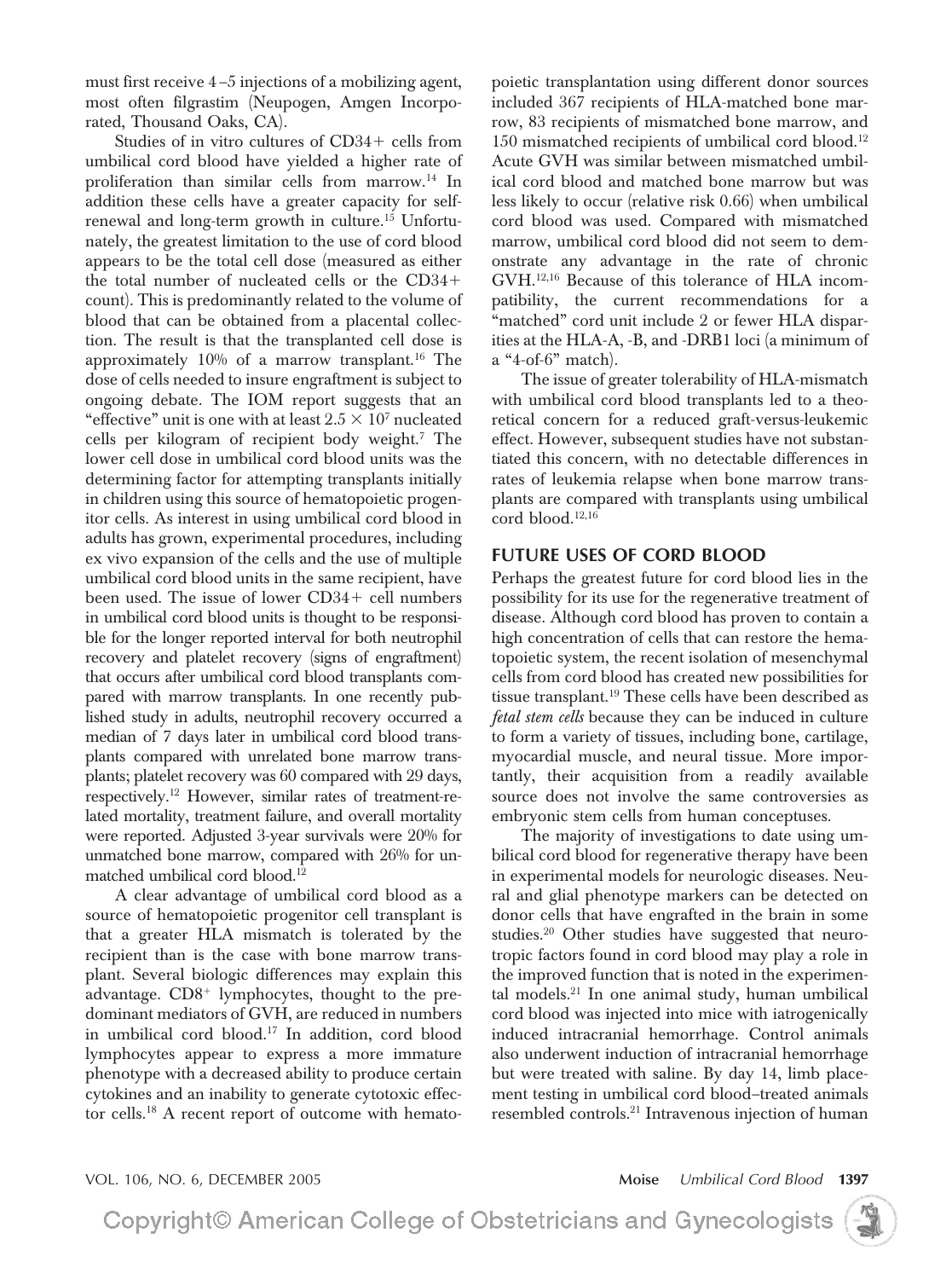umbilical cord blood has also proven to delay the onset of neurologic symptoms and improve life expectancy in a mouse model for amyotrophic lateral sclerosis.22 Other potential neurologic diseases under investigation include spinal cord injury, Alzheimer's disease, Parkinson's disease, multiple sclerosis, and acute hypoxic brain injury. Inborn errors of metabolism that result in progressive neurologic deterioration, such as inherited leukodystrophies, Hunter syndrome, and Hurler syndrome have been treated successfully with umbilical cord blood transplant after myeloablative chemotherapy. Staba et al<sup>23</sup> treated 20 children with Hurler syndrome and noted that neurocognitive function stabilized or improved in all 15 of the 17 surviving children who were followed serially. McGraw et al $24$  recently reported the results of umbilical cord blood transplantation in 15 newborns with Krabbe disease and demonstrated normal myelination and neurological development after transplant.

Other injured tissues may eventually be targeted with cells generated from umbilical cord blood. These include cardiac muscle (myocardial infarction), gastrointestinal epithelium (inflammatory bowel disease), and hepatocytes (toxic liver damage). In addition, umbilical cord blood may be used as a conduit for cell-based gene therapy.

# **ACQUISITION OF CORD BLOOD UNITS The Consent Process**

The report of the Institute of Medicine addressed several issues related to patient consent.<sup>7</sup> It recommended that cord blood centers establish clear policies as to who must provide consent for donation. A plan to address paternal objection to the donation of cord blood should be developed. One of their additional recommendations was that balanced information for both autologous and allogeneic donation (donation to other individuals) should be provided to the pregnant patient in the antenatal period. In one study, almost one third of participants did not realize that they had the option to discard their cord blood at delivery while only 50% were aware that they could place their blood in a private bank.<sup>25</sup> Patients also should be informed that they relinquish property rights to a cord unit that is donated to a public bank. Sugarman et al $25$  noted that half of respondents stated that the reason that they were donating to a public bank was to protect their child's future health. The IOM report also suggested that for public cord banking, the consent process should not include a promise

that the cells may be available at a later date for use by the family.7

An additional recommendation of the IOM was that the consent for the cord blood collection process should optimally be obtained before labor, preferably in the late third trimester. Although transplants using umbilical cord blood are clearly no longer investigative, at present public banks continue to use consents that are approved through local institutional review boards. Women may present in early labor without having previously completed the consent procedure but still wanting to make a cord blood donation. In these cases, a "miniconsent" can be signed in labor that allows a cord blood bank to collect a unit and obtain maternal blood samples for later testing. A full consent should then be obtained in the first 24 hours after delivery. This is especially important given the infectious disease screening (see below) that will be performed. The consent process should include disclosure for units that do not meet quality standards. Many of these units are used for quality control or may be sold or provided by cord blood banks for research purposes. The IOM also stated that patients should be assured that a secure link will be maintained between the unit and demographic data. This link is maintained for 2 reasons: new genetic testing may become available and a unit that is later being requested for transplant may test positive for a "new disease." In these situations, the IOM suggested that banks should make a reasonable effort to locate and notify the donor or parents.<sup>7</sup> In addition, many banks contact patients before issuing a unit for transplant to assure the continued good health of the donor (the infant).

# **Cord Blood Collection**

Several perinatal factors have been associated with increased nucleated cell counts in cord blood units. Higher numbers are associated with first-born infants, increased birth weight, prolonged labor, increasing gestational age, and white compared with African-American race.<sup>26,27</sup> Smoking is associated with a decrease in counts, presumably through its association with lower birth weight.<sup>28</sup> A shortened interval to cord clamping and placing the infant on the maternal abdomen are associated with enhanced cell numbers.26,29 However, the IOM report strongly discourages any changes in routine obstetric practice to enhance the quality of a cord unit.<sup>7</sup> In some reports the mode of delivery, vaginal versus cesarean, does not seem to influence the  $CD34+$  count, whereas other studies indicate higher counts after cesarean delivery.30,31

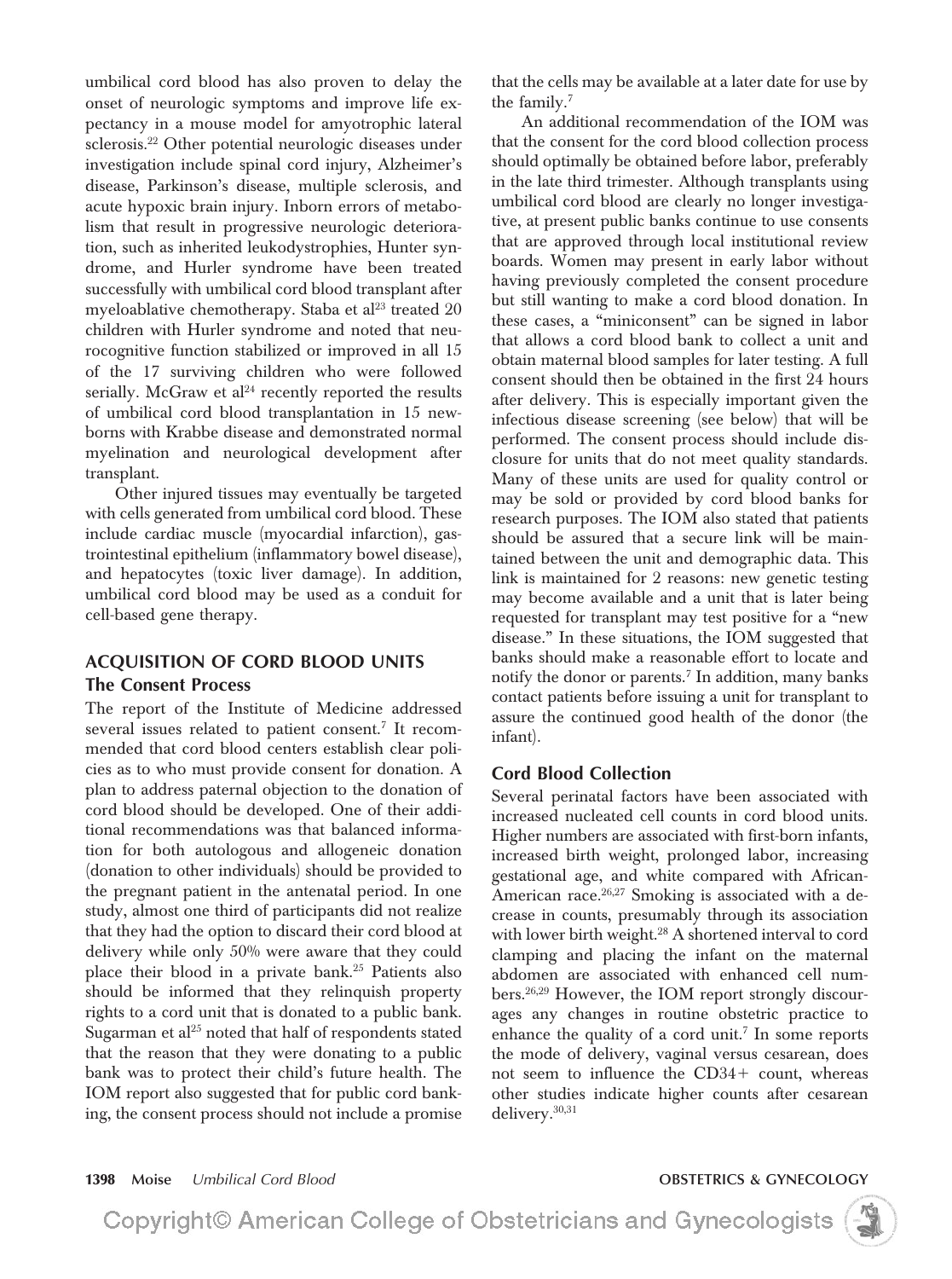Cord blood is collected at the time of delivery by one of 2 techniques: either in vivo (while the placenta still remains in utero; Fig. 1) or in vitro in a specialized apparatus (Fig. 2). The cord is wiped clean and held slightly away from the perineum to avoid contamination with maternal blood. It is then prepped with povidone iodine and alcohol; a large bore needle is then inserted into the umbilical vein. This is connected to a closed collection bag that contains an anticoagulant (usually citrate-phosphate-dextrose). Obstetric providers new to cord collection should undergo standardized training on proper techniques. Ongoing quality assurance should be undertaken by the umbilical cord bank to ensure that the profiles of collectors do not point to consistent problems such as bacterial contamination or low volume units.

In vitro collection is usually undertaken by trained collectors outside of the delivery room at a specified location, usually in the Labor and Delivery suite. The distal end of the umbilical cord is clamped by the obstetric provider and the placenta delivered intact. Traction should be avoided to prevent tearing of umbilical vessels at the cord insertion because a break in these vessels results in the need to discard the unit due to the possibility of bacterial contamination. The placenta is then inserted into a holding device and the cord cleansed and punctured in much the same fashion as during in vivo collection.

A comparison of the 2 techniques has indicated larger unit volumes and higher total nucleated cell counts with in vivo collection.30 This may be the result of placental collapse secondary to acute uterine involution after the delivery of the fetus. Alternatively, macroscopic clot formation may occur with the pro-



Fig. 1. In vivo collection of cord blood. *Moise. Umbilical Cord Blood. Obstet Gynecol 2005.*



**Fig. 2.** In vitro collection of cord blood. *Moise. Umbilical Cord Blood. Obstet Gynecol 2005.*

longed handling times necessary for in vitro collection.32 A higher incidence of units exhibiting bacterial contamination has also been reported with in vitro collection.30 From a practical sense, in vivo collection adds minimal time to the delivery process after vaginal delivery. In vivo collection at cesarean delivery increases operative time and can make placental removal more difficult once the uterus has involuted.

### **Screening of Donors**

In the case of donation for public use, donors must undergo extensive screening for both genetic disorders and infectious diseases. This usually includes a review of the obstetric events that might affect the quality of the cord blood unit. The following criteria, established by the National Marrow Donor Program, applies to events at the time of delivery (Christina Grier, National Marrow Donor Program, A centralized cord blood registry to facilitate allogeneic, unrelated donor umbilical cord blood transplantation. Version 4.1, personal communication, July 1, 2005):

• Cord blood is usually not collected from pregnancies of less than 34 weeks of gestation due to the lower total nucleated cell count counts associated with the smaller placental and infant size associated with earlier gestational ages.

VOL. 106, NO. 6, DECEMBER 2005 **Moise** *Umbilical Cord Blood* **1399**

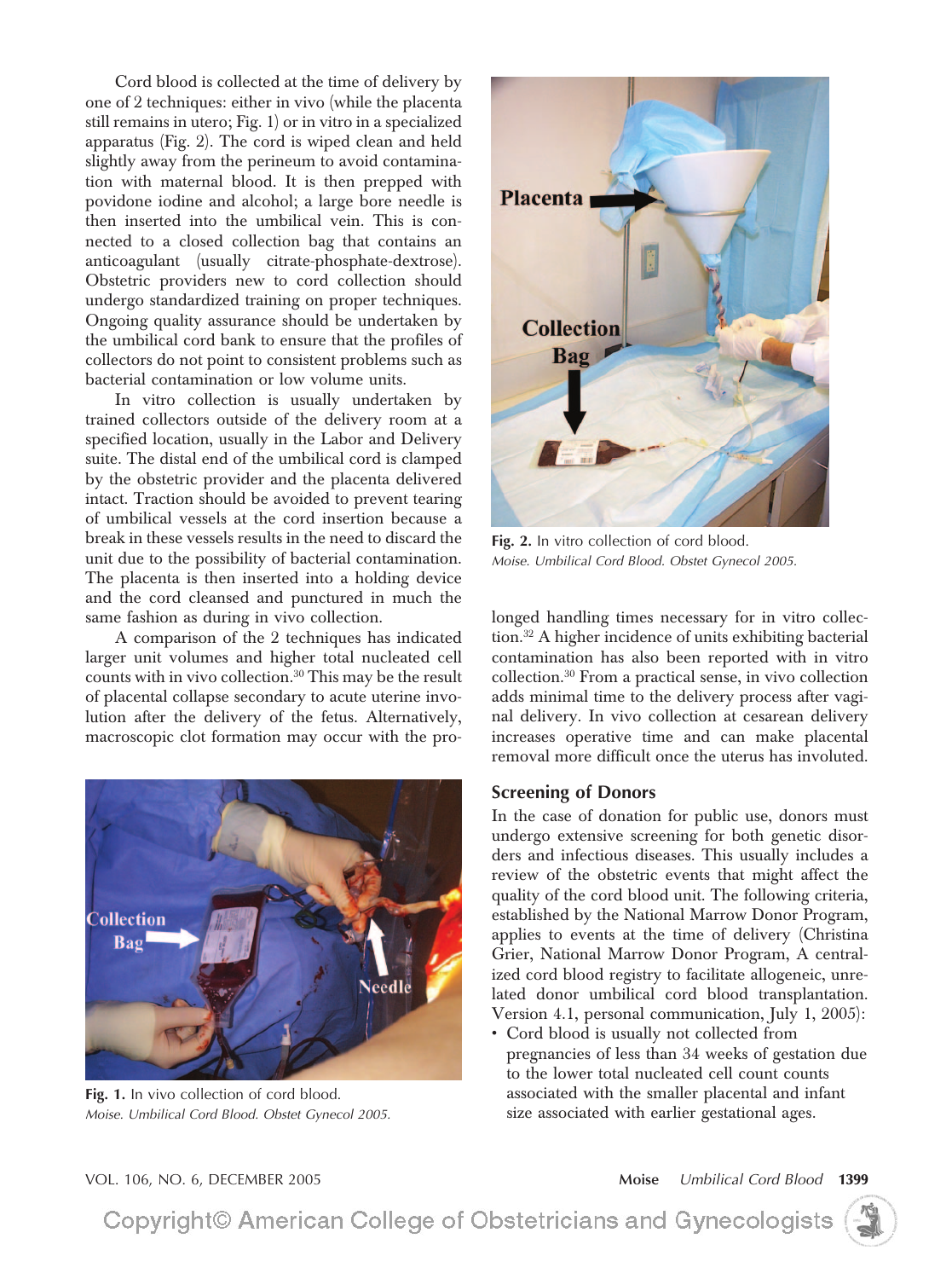- A positive carrier state for group B streptococcus, the presence of meconium, and prolonged rupture of membranes (in the absence of suspected maternal infection) are not considered exclusion criteria.
- Multiple gestations are usually excluded due to the possibility of cross contamination and issues with proper labeling of cord blood units at the time of delivery.
- Other exclusion criteria include suspected chorioamnionitis, a malodorous placenta, suspicion of or active genital herpes, extensive vaginal or perineal condylomata, or a tear of the placental plate vessels due to excessive traction. These factors may increase the likelihood for infection in the unit.
- Any chromosomal or major phenotypic structural abnormality of the neonate excludes a umbilical cord blood unit. All neonates should undergo a physical examination to detect more subtle anomalies that have been associated with congenital hematologic disorders.

Follow-up of the infant (the donor in umbilical cord blood collection) should be undertaken in the first few years of life. Some umbilical cord blood banks contact the parents by phone or mail a questionnaire at a prescribed interval after birth. In one survey of umbilical cord blood donors, only one fourth of respondents stated that they knew how to contact the bank if their infant became seriously ill.<sup>25</sup> More disturbing was that serious illnesses that occurred in mother-infant pairs were only reported to the bank in 2 of 7 cases in this study. Many banks routinely contact parents at the time a unit is being issued for transplant to assure that the donor child has not developed a disease such as leukemia or a metabolic storage disease that could be transmitted through cord stem cells.

At the time of umbilical cord blood donation, a thorough family history is reviewed for hematologic and immune abnormalities as well as various malignancies. Testing of the infant donor or the cord blood to exclude the presence of a homozygous hemoglobinopathy is required. Infectious disease screening is undertaken on the infant's mother. A thorough history is reviewed to exclude overseas travel to specific countries, exposure to live viral vaccines, use of illicit drugs, or high-risk sexual behavior. Infectious serologies for viral and bacterial disease, as required by the U.S. Food and Drug Administration (FDA) for any cord blood donation, are drawn at the time of admission to the Labor and Delivery suite or in the immediate postpartum period. These include testing for

hepatitis B and C, human immunodeficiency virus (HIV) 1 and 2, human T-lymphotropic virus (HTLV) 1 and 2, West Nile virus, and syphilis.

# **PROCESSING OF BLOOD**

Cord blood can be stored at room temperature for up to 48 hours with minimal effect on cell viability.<sup>33</sup> Samples from the unit are sent for bacterial culture, red blood cell type, preliminary HLA testing, and cell counts. The unit is processed by first adding a Hespan solution to facilitate separation of the red cells from the mononuclear white cells at the time of centrifugation. The plasma is extracted to result in a final volume of approximately 20 mL. Generally the unit is mixed with a final concentration of 10% dimethyl sulfoxide, cryopreserved by controlled rate freezing, and then stored in liquid nitrogen at –196°C. Approximately 20% of the hematopoietic progenitor cells are lost through the thawing process.<sup>11</sup> Multiple segments are attached to the specialized storage bag to allow for confirmatory HLA testing without subjecting the unit to prolonged periods of thawing in case the unit might later be requested by a transplant center.

### **REGULATIONS**

The cord blood banking industry has been surprisingly unregulated since its inception. In January of 2005, Bone Marrow Donors Worldwide reported the U.S. inventory of public cord blood banks from unrelated donors to be in excess of 87,000 units. However, almost half of these units probably do not meet criteria for a usable unit based on cell count and other collection issues.7 McCullough et  $al<sup>34</sup>$  reviewed the quality of 268 umbilical cord blood units received at their transplant center between the years 1994 and 2004 from cord blood banks in the United States and Europe. Fifty-four percent of units were determined to have quality control issues, including 21 units with incomplete or positive testing for transmissible infectious diseases and 4 units with bacterial contamination. Ten percent of the quality control issues were felt likely to affect the overall quality of the unit. An additional 40% of units had problems with documentation of medical history (4% thought to affect unit quality), and 6% of units had problems with labeling and documentation (4% thought to affect unit quality).

Although active in the regulation of donated adult blood products in the United States, the FDA has only recently become involved in the regulation of cord blood banking. The reasons for this are unclear although private banks have lobbied extensively against regulation of the industry. Many banks have undergone voluntary accreditation through the American Association of Blood Banks or the NetCord/

### **1400 Moise** *Umbilical Cord Blood* **OBSTETRICS & GYNECOLOGY**

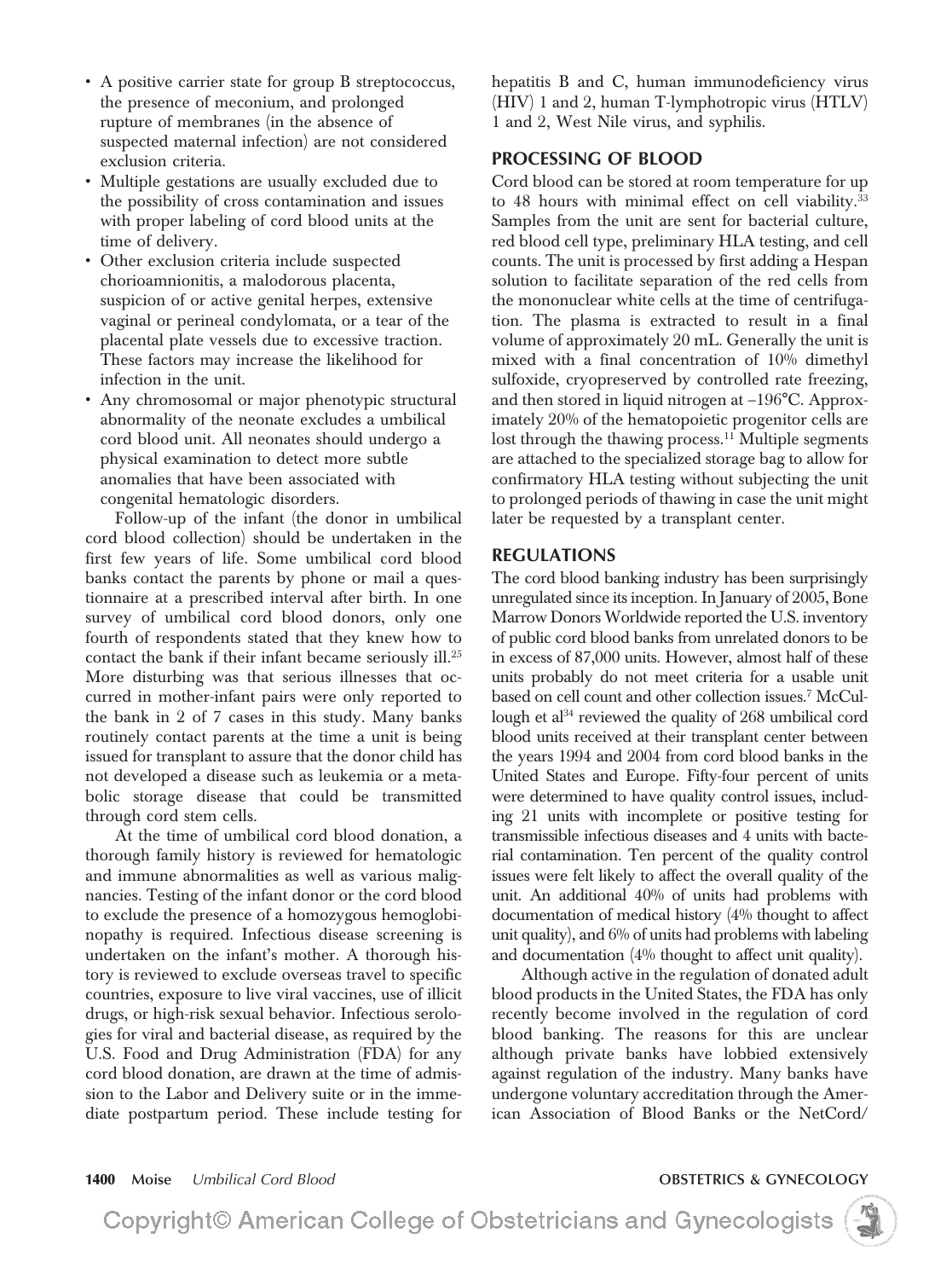Foundation for the Accreditation of Cellular Therapy (FACT). Both organizations have developed specific guidelines for cord blood banking, and both conduct site inspections of the collection facilities. The National Marrow Donor Program has also established standards for cord blood bank participation in its network, providing annual assessments and biannual audits of member banks. In 1997, the FDA proposed regulations for cellular and tissue-based products that included the cord blood banking industry. In January 2004, all facilities collecting cells for hematopoietic transplant were required to register with the FDA. This regulation included private banks. Finally, on May 25, 2005, FDA regulations (21 CFR 1271) for cord banking were passed. Although routine inspections are not planned at this time because of a lack of resources, under this new regulation, cord blood banks must notify the FDA of specific adverse reactions in the stem cells they process and allow for FDA inspections. Private banks that involve the collection of autologous cord blood units or cord blood units to be used by a primary family member are currently exempt from the new FDA regulations. The IOM report contained several definitive proposals regarding quality assurance and accreditation of cord blood

banks that would participate in a national cord blood program.7 Specifically, the Health Resources and Services Administration should identify and contract with one of the existing organizations that accredit banks to establish uniform standards for collection and quality assurance. Such standards would apply to both public and private banks that participate in the program. It also recommended that the FDA establish a system of licensure of cord blood units intended for clinical transplantation.

### **TYPES OF CORD BLOOD BANKS**

There are 3 types of cord blood banks: public banks, private banks, and directed-donation banks. Public banks involve allogeneic donation. At the time this article was written, there were a total of 22 public cord blood banks operating in the United States (Tables 2 and 3).35,36 In these situations, blood is collected from the general public in a manner analogous to whole blood donation. The stem cells are then stored in a central facility for public use. These units must meet rigorous standards for infectious disease testing identical to the blood donor pool for adult blood. Initial HLA testing, red cell blood type, and cell counts are performed. Units that do not meet certain criteria for

| <b>Bank</b>                                                                   | Location               | Web Site                                                    |
|-------------------------------------------------------------------------------|------------------------|-------------------------------------------------------------|
| American Red Cross Western<br>Area Community Cord Blood                       | Portland, Oregon       | http://chapters.redcross.org/ca/norcal/donating/beacord.htm |
| Bank                                                                          |                        |                                                             |
| Ashley Ross Cord Blood Bank<br>Program of San Diego Blood<br>Bank             | San Diego, California  | http://www.sandiegobloodbank.org                            |
| <b>Bonfils Cord Blood Services</b><br>Belle Bonfils Memorial Blood<br>Center  | Denver, Colorado       | http://www.bonfils.org                                      |
| <b>COBLT</b> Cord Blood Units<br>Carolinas Cord Blood Bank                    | Durham, North Carolina | http://cancer.duke.edu/CCBB/                                |
| Carolinas Cord Blood Bank                                                     | Durham, North Carolina | http://cancer.duke.edu/CCBB/                                |
| Children's Hospital of Orange<br>County Cord Blood Bank                       | Orange, California     | http://www.choc.org                                         |
| ItxM Cord Blood Services                                                      | Glenview, Illinois     | http://www.itxm.org/stemcell.htm                            |
| J. P. McCarthy Cord Stem Cell<br>Bank                                         | Detroit, Michigan      | http://www.karmanos.org                                     |
| LifeCord                                                                      | Gainesville, Florida   | http://www.lifesouth.org/lifecord/lifecord.htm              |
| New Jersey Cord Blood Bank at<br>the Coriell Institute of Medical<br>Research | Camden, New Jersey     | http://www.coriell.org/njcbb                                |
| Puget Sound Blood Center                                                      | Seattle, Washington    | http://www.psbc.org/cordblood/                              |
| St. Louis Cord Blood Bank                                                     | St. Louis, Missouri    | http://www.slcbb.org                                        |
| StemCyte International Cord<br><b>Blood Center</b>                            | Arcadia, California    | http://www.stemcyte.com/                                    |

**Table 2. U.S. Public Cord Blood Banks (National Bone Marrow Donor Program)\***

\* All National Marrow Donor Program banks collect at specific hospitals in their state/region.

Data from National Marrow Donor Program. Cord blood banks in the NMDP network. Available at: http://www.marrow.org/cgi-bin/ NETWORK/nmdp\_cord\_blood\_banks.pl. Retrieved September 29, 2005.

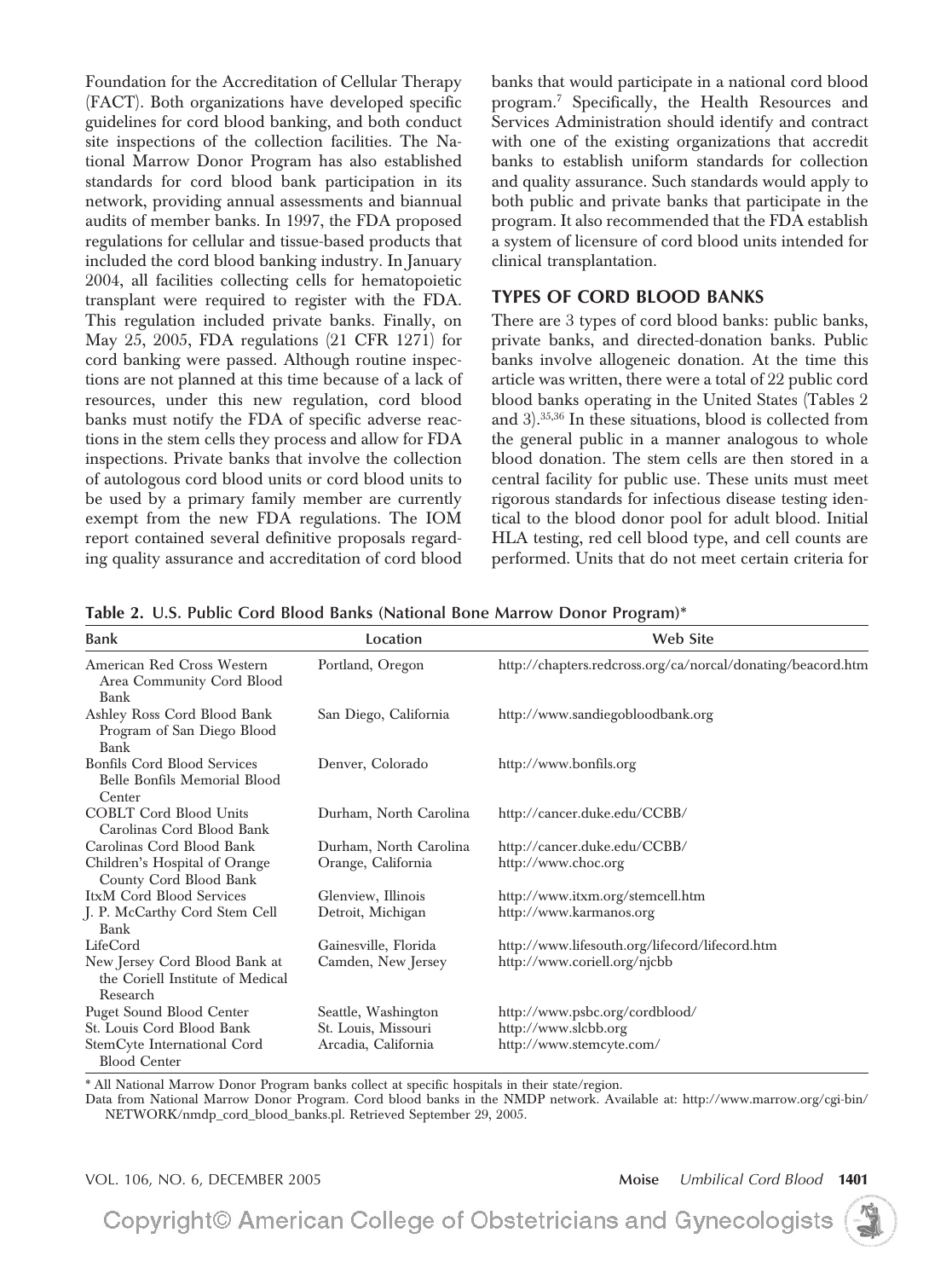| <b>Bank</b>                                                                                                                                       | Location                   | <b>Web Site</b>                                                              | <b>Collection Strategy</b>                                                                                           |
|---------------------------------------------------------------------------------------------------------------------------------------------------|----------------------------|------------------------------------------------------------------------------|----------------------------------------------------------------------------------------------------------------------|
| Children's Hospital Oakland<br>Research Institute                                                                                                 | Oakland, California        | http://chori.org/siblingcord<br>blood                                        | Collects from any<br>hospital in the U.S.<br>when there is a child<br>with a condition<br>treatable by<br>transplant |
| University of Colorado Cord<br><b>Blood Bank</b>                                                                                                  | Aurora, Colorado           | www.coloradocord.org                                                         | Collects only at Pouder<br>Valley Hospital in<br>Fort Collins                                                        |
| Cryobanks International                                                                                                                           | Altamonte Springs, Florida | www.cryo-intl.com/                                                           | Accepts donations from<br>anywhere in the<br>continental United<br><b>States</b>                                     |
| Michigan Community Blood<br>Centers Cord Blood Bank                                                                                               | Grand Rapids, Michigan     | http://www.miblood.org/<br>giving_blood/cordblood.html                       | Collections at only 12<br>specific hospitals in<br>the state of Michigan                                             |
| LifeBank USA                                                                                                                                      | Cedar Knolls, New Jersey   | www.lifebankusa.com                                                          | Collections accepted<br>from any hospital in<br>New Jersey                                                           |
| The Ellie Katz Umbilical<br>Cord Blood Program                                                                                                    | Paramus, New Jersey        | www.communitybloodservices.<br>com/cord_blood_1_program.htm                  | Collections accepted<br>from most New<br>Jersey hospitals                                                            |
| The New York Blood<br>CenterNational Cord<br><b>Blood Program</b>                                                                                 | New York, New York         | http://live.nybloodcenter.org/about/<br>products/index.do?sid0= $5$ &sid1=39 | Collection sites at 3<br>hospitals in New<br>York and one in<br>Virginia                                             |
| Ireland Cancer Center at<br>Case Western Reserve<br>University and University<br>Hospitals of Cleveland<br><b>Umbilical Cord Blood</b><br>Program | Cleveland, Ohio            | http://www.irelandcancercenter.org                                           | Collections accepted<br>only from University<br>Hospitals of<br>Cleveland                                            |
| South Texas Blood and<br><b>Tissue Center</b>                                                                                                     | San Antonio, Texas         | http://www.bloodntissue.org/<br>texascord bloodbank.asp                      | Collections accepted<br>only from San<br>Antonio hospitals                                                           |

**Table 3. Other U.S. Public Cord Blood Banks**

Data from National Marrow Donor Program. Non-NMDP cord blood banks. Available at: http://www.marrow.org/NMDP/non\_nmdp\_ cord\_blood\_banks.html. Retrieved September 29, 2005.

cell count or volume are not included in the active inventory. Funding for the establishment of a public cord blood bank is problematic. Initial processing costs typically exceed \$1,000 per unit stored. Most current public banks were initiated with research funding from the NIH or funding from local foundations. Recently the National Marrow Donor Program has subsidized cord blood banks in its member network. Public banks are allowed to recover some of their costs by charging insurance carriers for units used for transplant. Fees usually are on the order of \$15,000 to \$35,000 per unit (average \$25,000). Sirchia et al<sup>37</sup> studied an economic model for the initiation of a public cord blood bank. The establishment of an inventory of 10,000 units was proposed during the first 3 years. In years  $4-7$ , only  $3\%$  of the inventory would be released for transplant, necessitating a

charge per unit of approximately \$12,000 to make the venture cost neutral.

Private banks were initially conceived for autologous use by a child that develops a disease later in its life. More recently private banks have promoted their use for allogeneic donation for siblings or parents. Some private banks offer directed donation at no charge to the patient if there is a sibling or parent with a known disease that can be treated with umbilical cord blood.38 Today there are more than 24 private banks established in the United States (Table 4).39 In general, units for private banks are collected on site by an obstetric provider and shipped to a central processing laboratory. Because these units are being collected primarily for autologous use, most banks limit their testing for maternal infectious diseases. Initial HLA typing is not undertaken. Families are

### **1402 Moise** *Umbilical Cord Blood* **OBSTETRICS & GYNECOLOGY**

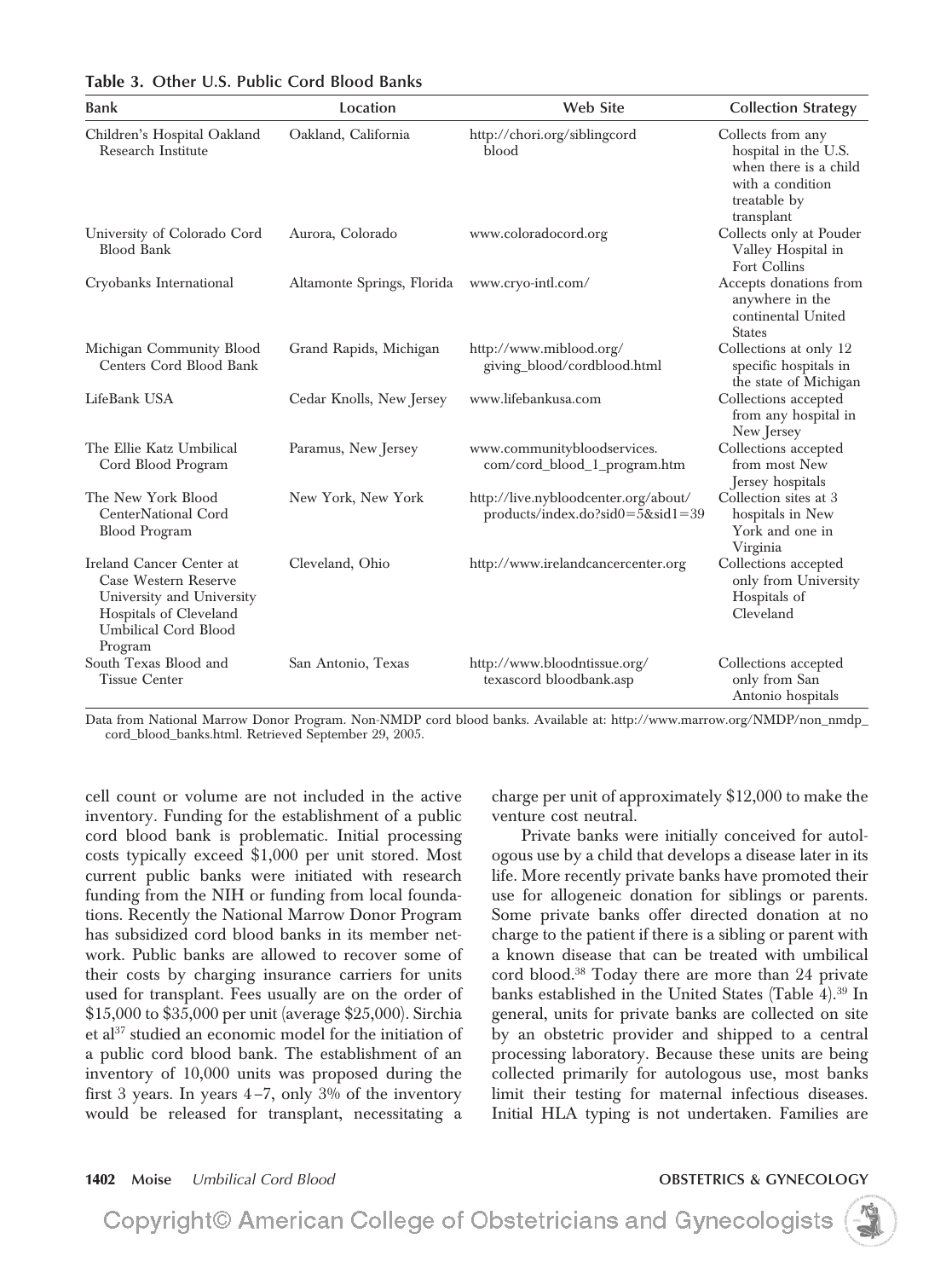### **Table 4. Private Cord Blood Banks**

| <b>Bank</b>                    | Location                   | Web Site                                     |
|--------------------------------|----------------------------|----------------------------------------------|
| Alpha Cord, Inc.               | Atlanta, Georgia           | www.alphacord.com                            |
| CellMed Biotech                | Paramus, New Jersey        | www.cellmedbiotech.com                       |
| CorCell                        | Philadelphia, Pennsylvania | www.corcell.com                              |
| Cord Blood Family Trust        | Arcadia, California        | www.cordbloodfamilytrust.com                 |
| Cord Blood Registry (CBR)      | San Bruno, California      | www.cordblood.com                            |
| Cord Blood Solutions           | Alpharetta, Georgia        | www.cordbloodsolutions.com                   |
| Cord Partners, a Cord Blood    |                            |                                              |
| America Company                | Los Angeles, California    | www.cordpartners.com                         |
| Cryobank for Oncologic and     |                            |                                              |
| Reproductive Donors, Inc.      | Middletown, New York       | www.nycryobank.com                           |
| Cryobanks International        | Altamonte Springs, Florida | www.cryo-intl.com                            |
| Cryo-Cell International        | Olsmar, Florida            | www.cryo-cell.com                            |
| CureSource                     | Charleston, South Carolina | www.curesource.net                           |
| Family Cord Blood Services     | Santa Monica, California   | www.familycordbloodservices.com              |
| Family Link Cord Blood Storage |                            | www.nortonhealthcare.com/specialities/women/ |
| Program                        | Louisville, Kentucky       | obstetrics/cord_blood_storage.aspx           |
| Genesis Bank                   | Indianapolis, Indiana      | www.thegenesisbank.com                       |
| HemaStem Therapeutics          | Hamilton, ON, Canada       | www.hemastem.com                             |
| LifeBankUSA                    | Cedar Knolls, New Jersey   | www.lifebankusa.com                          |
| LifeLine Cryogenics            | Stamford, Connecticut      | www.lifelinecryogenics.com                   |
| <b>MAZE</b> Laboratories       | Purchase, New York         | www.MAZElabs.com/cordblood.htm               |
| National Children's Leukemia   |                            |                                              |
| Foundation                     | New York, New York         | www.leukemiafoundation.org/stemc/stemc.htm   |
| Newborn Blood Banking, Inc.    | Tampa, Florida             | www.newbornblood.com                         |
| New England Cord Blood         |                            |                                              |
| Bank, inc.                     | Boston, Massachusetts      | www.cordbloodbank.com                        |
| Securacell, Inc.               | Canton, Ohio               | www.securacell.com                           |
| Stembanc                       | Cleveland, Ohio            | www.stembanc.com                             |
| Viacord                        | Boston, Massachusetts      | www.viacord.com                              |

Data from Parent's Guide to Cord Blood Banks. Private cord blood banks in the USA. Available at: http://www.parentsguidecordblood. com/content/usa/banklists/listusa.shtml?navid-10. Retrieved November 1, 2005.

charged an initial fee  $(\$1,100-\$1,750)$  followed by a yearly fee for continued storage  $(\$115-\$125).^{40}$  If a cord blood unit should later be needed, processing and shipment fees are billed to the health care insurance carrier.

A directed-donation public bank is one in which cord blood is collected at no charge to the patient in situations where a sibling is affected with a disorder in which cord blood transplant may prove beneficial (see the box, "Indications for Cord Blood Transplant"). The Children's Hospital Oakland Research Institute is currently the only federally funded bank of this type.

# **THE PUBLIC VERSUS PRIVATE BANK CONTROVERSY**

The banking of umbilical cord blood for private use or public use is mired in emotion with very few facts. Private companies, particularly in the United States, have used direct patient advertising for recruitment, often using a promise of "biologic insurance" for the newborn. One company even offers a college savings plan as part of their package for storing cord stem cells.41 Important issues of future use, quality control, long-term availability, availability to those in need, and costs argue for public banking as a more practical approach to the use of umbilical cord blood.

In its committee opinion on this issue, the American College of Obstetricians and Gynecologists (ACOG) states "Parents should not be sold this service without a realistic assessment of their likelihood of return on their investment."42 Some private banks quote unrealistic odds for the future use of an umbilical cord blood unit stored in a private bank. One private bank cites a frequency of 1:27, with the future possibility of  $50\%$  of units ultimately being used.<sup>43</sup> Autologous umbilical cord blood cannot be used to treat inborn errors of metabolism because the genetic mutation is already present in the stem cells. In addition, some subtypes of leukemia are associated with chromosomal translocations that have been found in fetal blood.44 For this reason, many pediatric hematologists will not use autologous stem cells to treat leukemia. In addition, the use of such cells would negate the beneficial graft-versus-leukemic effect (see above) that occurs with allogeneic stem cell trans-

VOL. 106, NO. 6, DECEMBER 2005 **Moise** *Umbilical Cord Blood* **1403**

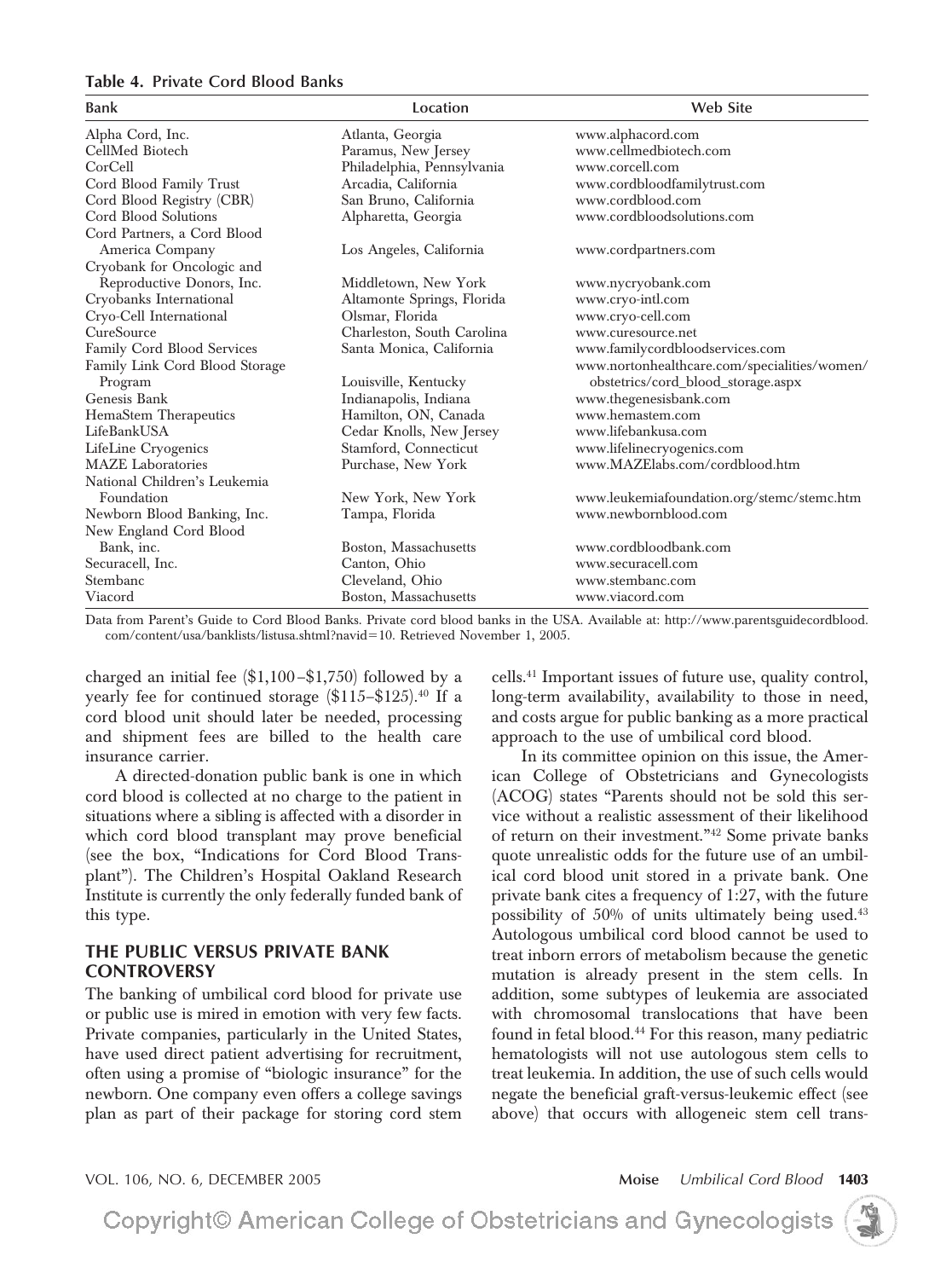plants. This led  $Johnson<sup>45</sup>$  to suggest the that the chance of an individual using an autologous unit of cord blood is approximately 1:2,700 (Fig. 3).

The definition of a "quality" umbilical cord blood unit is still being refined. Initial procedures developed in the NIH COBLT trial called for a minimum unit volume at the time of the collection of 60 mL or a total nucleated cell count of  $6 \times 10^8$  or greater if the volume was between 40 and 60 mL; units with volumes of less than 40 mL were discarded.46 Public banks also have numerous other exclusion criteria that are meant to assure quality. Many banks now use a minimum of  $1 \times 10^9$  total nucleated cell count to define an adequate unit; this results in as many as 65–70% of units being discarded after initial collection (Joanne Kurtzberg, MD, Director, Carolinas Cord Blood Bank at Duke, personal communication, July 1, 2005). The collection of units for private banking is subject to the pressure of "our only chance to collect cells." Therefore, suboptimal units are often sent to the collection facility. At the time of the processing, the private bank will usually contact the parents to have them decide whether to store or discard the unit. Many decide to proceed with storage with very little knowledge that the unit could not be realistically used at a later date.



**Fig. 3.** Flow diagram for potential future autologous use of stored umbilical cord blood.

*Moise. Umbilical Cord Blood. Obstet Gynecol 2005.*

Because umbilical cord blood banking is in its infancy, issues with long-term availability have not arisen. Studies have shown long-term survival of stem cells in cord units for up to 15 years after initial freezing.47 Viability of cells after this time has not been substantiated. This, therefore, calls into question the use of autologous stem cells harvested at birth for regenerative medicine many decades later. In addition, private banks must continue to recruit new donors to remain financially viable. What is to happen to privately donated units if a company becomes insolvent?

The final argument for public banking involves the use of a human resource for the greater good of mankind. Public banks collect units from patients with a wide ethnic diversity. Many actually seek out certain ethnic groups that are underrepresented in the national bone marrow registry. Private banking allows those of means to collect stem cells while the less fortunate have no access to this valuable resource. Because of the economics of maintaining a public bank based on current use, many public banks have found it necessary to curtail or even eliminate collection activity (this includes an initial effort by the Red Cross to establish a cord blood bank). The IOM report recommended federal funding for the acquisition of 100,000 new high quality units.7 Recently, the Senate Health, Education, Labor and Pensions Committee approved a bill (S.1317) to establish a national cord blood bank.<sup>48</sup> The bill would authorize the use of 19 million dollars already set aside by Congress to support inventory growth in the years 2005 and 2006 and directs an additional 15 million dollars to be set aside each year between 2007 and 2010 to establish the national inventory suggested by the IOM report. The bill would also consolidate the current national bone marrow registry and the new cord blood registry under a newly created C. W. Bill Young Cell Transplantation Program. The bill is expected to pass the House without going to conference committee and will be sent to President Bush for signature.

All of these reasons have led many organizations and countries to take a stand against private banking. The American Academy of Pediatrics has suggested ". . .private storage of cord blood for *biologic insurance* is unwise."49 In Europe, the practice of private cord banking has been banned by law in Italy since 2002. The Royal College of Obstetricians and Gynaecologists states their position as "Routine directed commercial cord blood collection and stem cell storage cannot be recommended at the present time, because of the insufficient scientific base to support such practices. . .."50 The French National Consultative Ethics Committee's ". . .recommendation to decision

### **1404 Moise** *Umbilical Cord Blood* **OBSTETRICS & GYNECOLOGY**

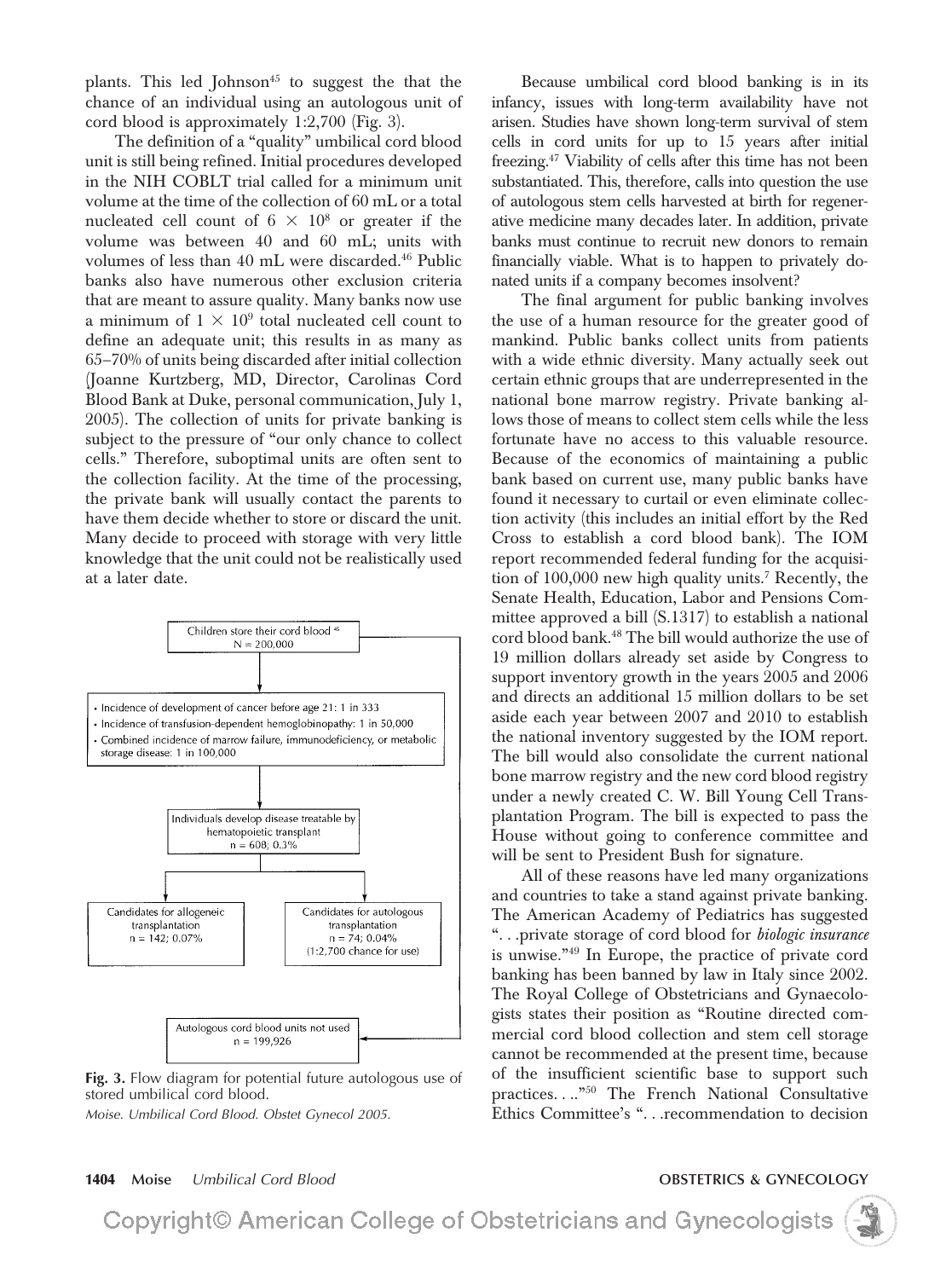makers is that they should encourage a considerable extension of cord public banks for essentially allogeneic purposes, rather than subscribing to the creation of private banks for strictly autologous purposes, the potential therapeutic usefulness of which is, as yet, in no way corroborated."51 Finally, in March of 2004, the European Group on Ethics in Science and New Technologies stated their position as follows: "The legitimacy of commercial cord blood banks for autologous use should be questioned as they sell a service which has presently no real use regarding therapeutic options. Thus, they promise more than they can deliver. The activities of such banks raise serious ethical criticisms."52

### **LEGAL CONCERNS**

Before the realization of the value of cord blood, obstetric providers routinely allowed the placenta to drain into the kick bucket at the foot of the delivery bed. The discovery of the value of this resource has created the possibility of new legal dilemmas, many of which have gone unrealized to date.

Parents of the newborn have limited rights to control their child's umbilical cord blood. However, the newborn has not legally abandoned its property rights to his/her own cord blood.<sup>53</sup> Because cord banking is still in its infancy, no newborn has reached the age to legally request ownership of his/her stem cells that may be stored in a public bank. The possibility that such a situation may occur in the future is not unrealistic.

Most private banks indemnify the collecting obstetric provider from any errors that may occur in the collection procedure at the time of delivery. One may conjecture a situation where a poor quality unit (low cell count or bacterial contamination) results from a collection. In a future life-threatening situation for the family, would the obstetric provider be held partially liable for suboptimal collection?

Finally, patent law has been the subject of considerable debate in the cord blood industry. An initial patent (U.S. patent 5,004,681) was filed in November 1987 by the Biocyte Corporation regarding the cryopreservation of neonatal and fetal blood and their therapeutic use for hematopoietic reconstitution after thawing. Subsequent patents were filed in November 1988 (U.S. patent 5,192,553), May 1990 (U.S. patent 6,461,645), and May 1995 (U.S. patent 6,569,427). The latter 2 patents were filed under the new entity of PharmaStem Therapeutics Inc, which also acquired the rights to the first 2 patents. International patents were issued to the company in Europe and Japan, but challenges were raised that the company had done nothing

more than demonstrate that the cells could be isolated and deep frozen. Subsequently, these initial patents were overturned. In the United States, PharmaStem licensed 14 private banks under agreements for undisclosed royalties at the time each unit was collected.<sup>54</sup> The company filed a lawsuit in federal court in Delaware against the remaining 5 private companies that did not agree to royalty payments. In October 2003, a jury upheld the argument that PharmaStem's patents were enforceable and willingly infringed by 4 of the 5 private cord blood banks, one having settled with PharmaStem before the jury award. The judge initially set aside the verdict. In June 2004, the company sent a warning letter to obstetricians indicating that they were infringing on the patents if they collected cord blood for 1 of the 4 remaining companies: Viacord, Cord Blood Registry, CRYO-CELL International, and Corcell. Three months later, the Federal District court of Delaware affirmed the jury verdict as to patentability but threw out claims for damages against banks for other reasons. All issues raised at trial are currently under appeal.

In separate actions to seek review of the patents at the United States Patent and Trademark Office, the Patent Office in 2005 revoked the PharmaStem patent describing collection, processing, and storage, but it upheld the patent describing the therapeutic use of cord blood. These rulings are under appeal as well.

Although private banks have been the target of these patent infringement cases, the first public bank to obtain a license from PharmaStem was the newly formed umbilical cord blood at M. D. Anderson Cancer Center in April 2005. Unfortunately, this latest event may open the door to additional costs for the public banks as this new technology comes into widespread use. Because public banks do not collect fees at the time of collection of the units, it is likely that royalties will be paid at the time units are shipped or thawed for transplant.

### **CONCLUSIONS**

Umbilical cord blood represents an exciting new source of hematopoietic stem cells. The obstetrician represents the first line of information and counseling for the pregnant woman regarding the pros and cons of public versus private banking. Several keys points should be considered:

- Pregnant women should be provided balanced information about both private and public cord blood banking during their prenatal course.
- The currently estimated chance of a child requiring a transplant with its own cord blood is 1:2,700. Promising research in regenerative medicine may allow for more applications of

VOL. 106, NO. 6, DECEMBER 2005 **Moise** *Umbilical Cord Blood* **1405**

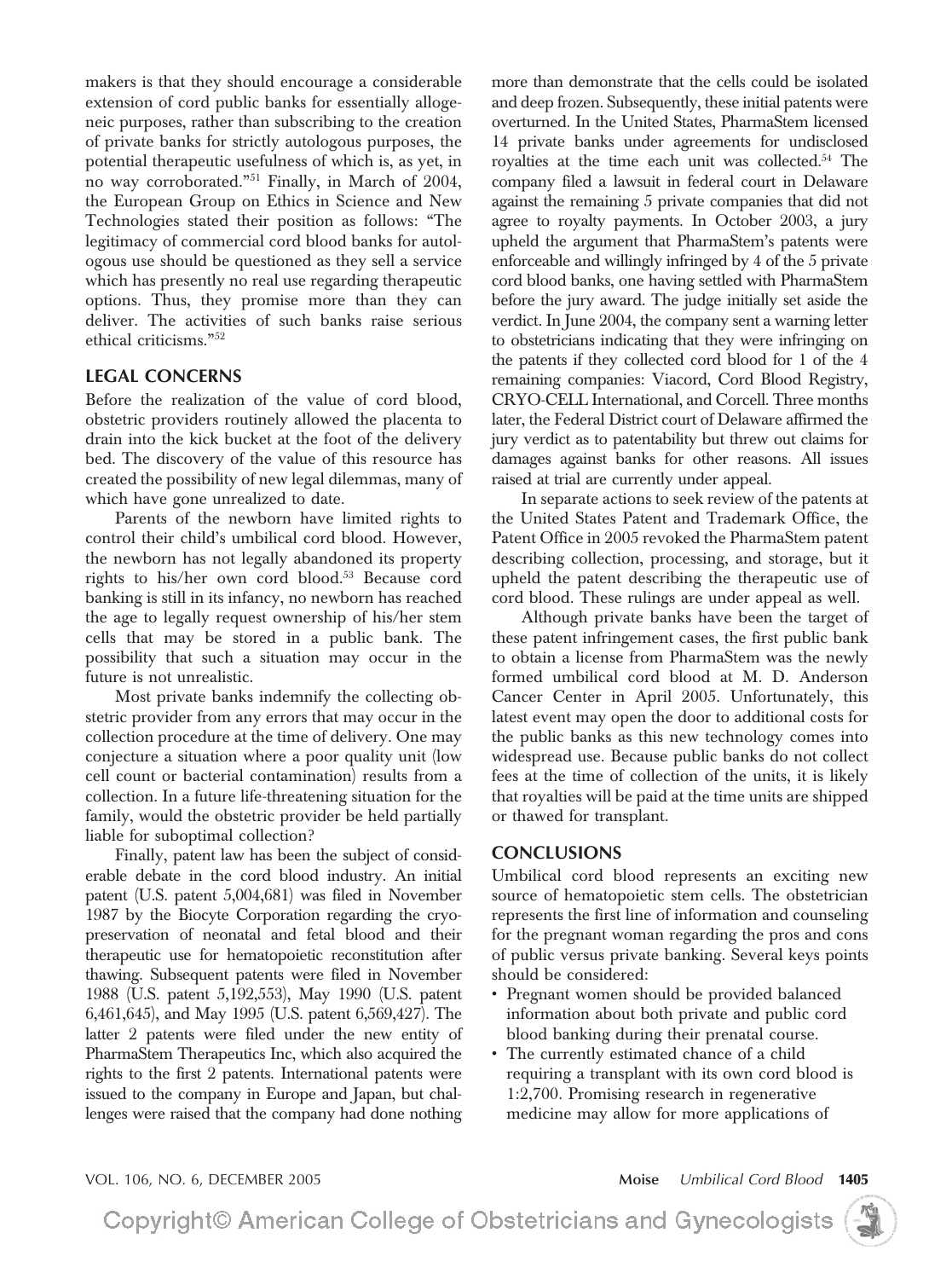autologous cord blood in the future. Many of these applications are, to date, unproven in clinical trials. The long-term viability of stored cord stem cells over many decades for such purposes is untested.

- Private banks for autologous storage are under less stringent FDA regulations for quality control than public banks.
- Legal issues related to patent infringement continue to cloud the collection of cord blood units for private banks.
- Public banks allow for greater access to cord blood by the general population, are more costeffective, and allow for the establishment of ethnic diversity of their inventory. In situations where a hospital is not a collection site for a public bank, several banks will accept patient donations that can be shipped to their storage facility (Table 3).
- Directed donation of cord blood should be considered when there is a specific diagnosis of a disease within a family that is known to be amenable to stem cell transplantation. This can be arranged through many public banks, such as the Children's Hospital Oakland Research Institute.

### **REFERENCES**

- 1. Wagner JE. Umbilical cord blood stem cell transplantation. Am J Pediatr Hematol Oncol 1993;15:169–74.
- 2. Broxmeyer HE, Kurtzberg J, Gluckman E, Auerbach AD, Douglas G, Cooper S, et al. Umbilical cord blood hematopoietic stem and repopulating cells in human clinical transplantation. Blood Cells 1991;17:313–29.
- 3. Gluckman E, Broxmeyer HA, Auerbach AD, Friedman HS, Douglas GW, Devergie A, et al. Hematopoietic reconstitution in a patient with Fanconi's anemia by means of umbilical-cord blood from an HLA-identical sibling. N Engl J Med 1989;321: 1174–8.
- 4. Smith FO, Thomson BG. Umbilical cord blood collection, banking, and transplantation: current status and issues relevant to perinatal caregivers. Birth 2000;27:127–35.
- 5. Kurtzberg J, Graham M, Casey J, Olson J, Stevens CE, Rubinstein P. The use of umbilical cord blood in mismatched related and unrelated hemopoietic stem cell transplantation. Blood Cells 1994;20:275–83.
- 6. Rubinstein P, Rosenfield RE, Adamson JW, Stevens CE. Stored placental blood for unrelated bone marrow reconstitution. Blood 1993;81:1679–90.
- 7. Institute of Medicine. Cord blood: establishing a national hematopoietic stem cell bank program. Available at: http:// www.iom.edu/report.asp?id-26386. Retrieved September 28, 2005.
- 8. European Bioinformatics Institute. IMGT/HLA sequence database. Available at: http://www.ebi.ac.uk/imgt/hla/stats.html. Retrieved September 28, 2005.
- 9. Hurley CK, Baxter-Lowe LA, Logan B, Karanes C, Anasetti C, Weisdorf D, et al. National Marrow Donor Program HLAmatching guidelines for unrelated marrow transplants. Biol Blood Marrow Transplant 2003;9:610–5.
- 10. National Marrow Donor Program. Likelihood of finding an unrelated donor or cord blood unit. Available at: http://www. marrow.org/PHYSICIAN/likelihood\_of\_finding.html. Retrieved September 28, 2005.
- 11. Gluckman E, Koegler G, Rocha V. Human leukocyte antigen matching in cord blood transplantation. Semin Hematol 2005;  $42:85-90.$
- 12. Laughlin MJ, Eapen M, Rubinstein P, Wagner JE, Zhang MJ, Champlin RE, et al. Outcomes after transplantation of cord blood or bone marrow from unrelated donors in adults with leukemia. N Engl J Med 2004;351:2265–75.
- 13. Wadlow RC, Porter DL. Umbilical cord blood transplantation: where do we stand? Biol Blood Marrow Transplant 2002;8: 637–47.
- 14. Lansdorp PM, Dragowska W, Mayani H. Ontogeny-related changes in proliferative potential of human hematopoietic cells. J Exp Med 1993;178:787–91.
- 15. Hao QL, Shah AJ, Thiemann FT, Smogorzewska EM, Crooks GM. A functional comparison of  $CD34 + CD38$ - cells in cord blood and bone marrow. Blood 1995;86:3745–53.
- 16. Rocha V, Labopin M, Sanz G, Arcese W, Schwerdtfeger R, Bosi A, et al. Transplants of umbilical-cord blood or bone marrow from unrelated donors in adults with acute leukemia. N Engl J Med 2004;351:2276–85.
- 17. Rainaut M, Pagniez M, Hercend T, Daffos F, Forestier F. Characterization of mononuclear cell subpopulations in normal fetal peripheral blood. Hum Immunol 1987;18:331–7.
- 18. Roncarolo MG, Vaccarino E, Caracco P. Immunologic properties of umbilical cord blood. In: Broxmeyer HA, editor. Cellular characteristics of cord blood and cord blood transplantation. Bethesda (MD): AABB Press; 1998.
- 19. Bieback K, Kern S, Kluter H, Eichler H. Critical parameters for the isolation of mesenchymal stem cells from umbilical cord blood. Stem Cells 2004;22:625–34.
- 20. Sanberg PR, Willing AE, Garbuzova-Davis S, Saporta S, Liu G, Sanberg CD, et al. Umbilical cord blood-derived stem cells and brain repair. Ann N Y Acad Sci 2005;1049:67–83.
- 21. Nan Z, Grande A, Sanberg CD, Sanberg PR, Low WC. Infusion of human umbilical cord blood ameliorates neurologic deficits in rats with hemorrhagic brain injury. Ann N Y Acad Sci 2005;1049:84–96.
- 22. Ende N, Weinstein F, Chen R, Ende M. Human umbilical cord blood effect on sod mice (amyotrophic lateral sclerosis). Life Sci 2000;67:53–9.
- 23. Staba SL, Escolar ML, Poe M, Kim Y, Martin PL, Szabolcs P, et al. Cord-blood transplants from unrelated donors in patients with Hurler's syndrome. N Engl J Med 2004;350:1960–9.
- 24. McGraw P, Liang L, Escolar M, Mukundan S, Kurtzberg J, Provenzale JM. Krabbe disease treated with hematopoietic stem cell transplantation: serial assessment of anisotropy measurements–initial experience. Radiology 2005;236:221–30.
- 25. Sugarman J, Kurtzberg J, Box TL, Horner RD. Optimization of informed consent for umbilical cord blood banking. Am J Obstet Gynecol 2002;187:1642–6.
- 26. Donaldson C, Armitage WJ, Laundy V, Barron C, Buchanan R, Webster J, et al. Impact of obstetric factors on cord blood donation for transplantation. Br J Haematol 1999;106:128–32.
- 27. Askari S, Miller J, Chrysler G, McCullough J. Impact of donorand collection-related variables on product quality in ex utero cord blood banking. Transfusion 2005;45:189–94.
- 28. Ballen KK, Wilson M, Wuu J, Ceredona AM, Hsieh C, Stewart FM, et al. Bigger is better: maternal and neonatal predictors of hematopoietic potential of umbilical cord blood units. Bone Marrow Transplant 2001;27:7–14.

**1406 Moise** *Umbilical Cord Blood* **OBSTETRICS & GYNECOLOGY**